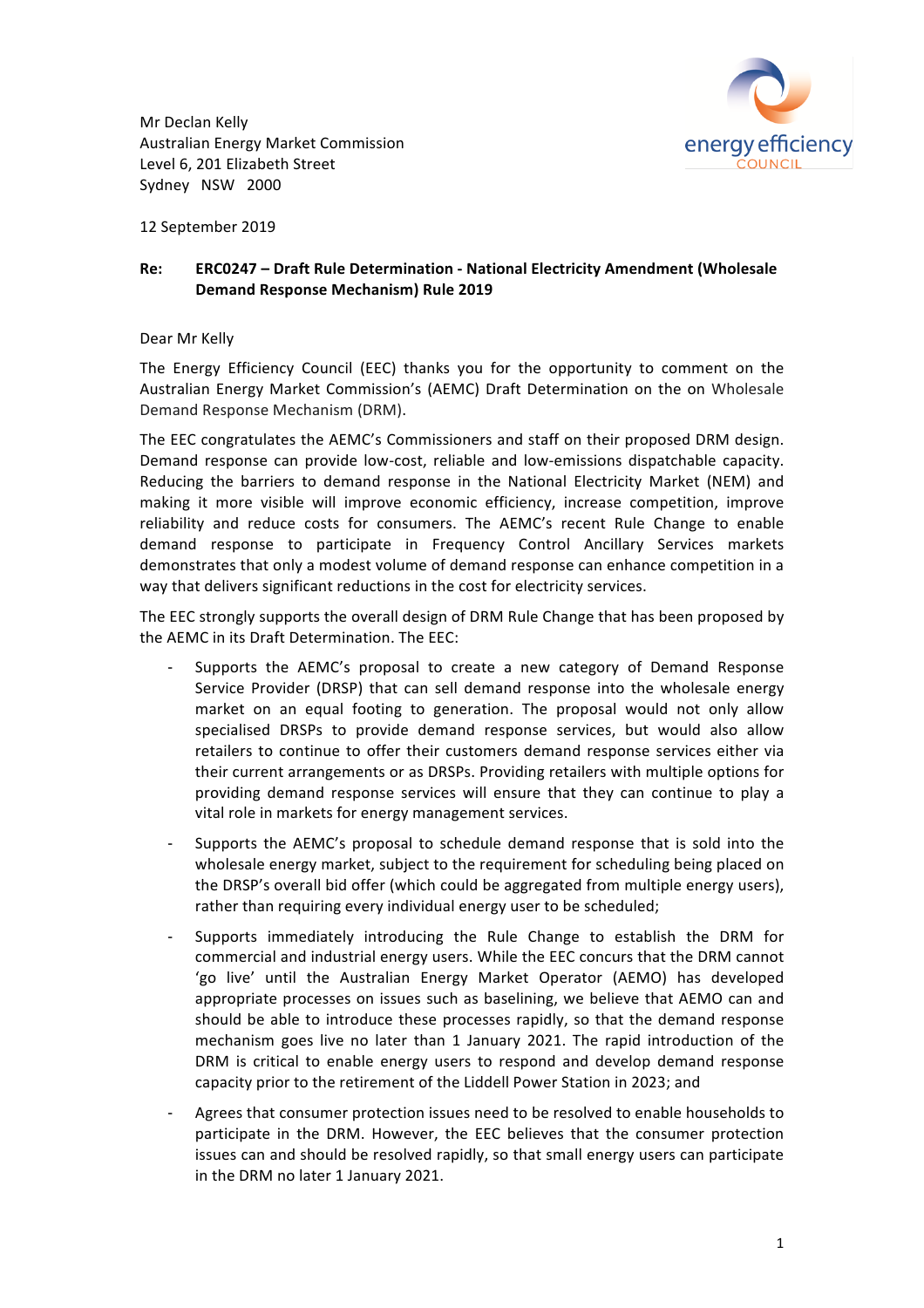The EEC congratulates the AEMC's Commissioners and staff for taking the initiative to develop a preferred rule change to unlock the benefits of wholesale demand response. The AEMC's proposed Rule Change appears to have similar benefits and lower costs than the Rule Changes proposed by the Public Interest Advocacy Centre, Total Environment Centre, Australia Institute and South Australian Government.

The AEMC's proposed Rule Change will also provide consumers with far more choice. significantly increase competition, and deliver lower wholesale energy costs than either maintaining the *status quo* or introducing the Australian Energy Council's proposed Rule Change. The EEC agrees with the AEMC's conclusion on page 54 of the Draft Determination, that under both the *status quo* and the Australian Energy Council's proposal, "*Good faith negotiation* is unlikely to be accessible for most consumers looking to participate in *wholesale demand response."*

There has been overwhelming support for the AEMC's proposed Rule Change from energy consumers and independent experts. The few concerns that have been raised about the AEMC's proposed Rule Change are either incorrect or easily addressed, specifically:

## The optimal level of demand response

Some organisations have argued that the current level of demand response is already optimal. While there is no firm figure on the current volume of demand response in the NEM, all indicators suggest that it is well below the economic potential. Moreover, it is self-evident that the current volume of demand response must be below its economic potential - the vast majority of energy users do not face price signals that would encourage them to undertake an efficient level of demand response. While leading electricity retailers are assisting many of their customers to undertake demand response, the majority of energy users are neither exposed to the wholesale electricity price nor have an agreement with their energy retailer that appropriately incentivises them to undertake demand response.

## **Over-incentivising demand response**

The AEMC's proposed Rule Change cannot 'over-incentivise' demand response or drive 'too much' demand response. The Rule Change allows the wholesale energy market to provide price signals that will encourage an efficient level of demand response. If the wholesale electricity price is lower than the value of demand response at a particular point in time, demand response will not be dispatched.

## **Baselines and gaming**

While AEMO will need to develop robust baseline methodologies, the organisation can draw on numerous successful international examples to support this process. A robust baseline methodology should prevent gaming by ensuring that an energy user would have to substantially inflate their energy use for long periods of time in order to game the DRM. In other words, energy users would make a net loss from attempting to 'game' the DRM. We encourage AEMO to consult with consumer groups, potential DRSPs and the energy industry to develop baselines can only enhance the integrity of the demand response mechanism.

## - **Hedging**

Retailers optimise their hedging positions based on their expectations around supply and demand, and adjust their hedging positions multiple times in a year in response to changes in demand, supply and information. Retailers will likely adjust their hedging positions in response to an increase in the level of demand response, and should not be materially worse off as long as they have access to information to